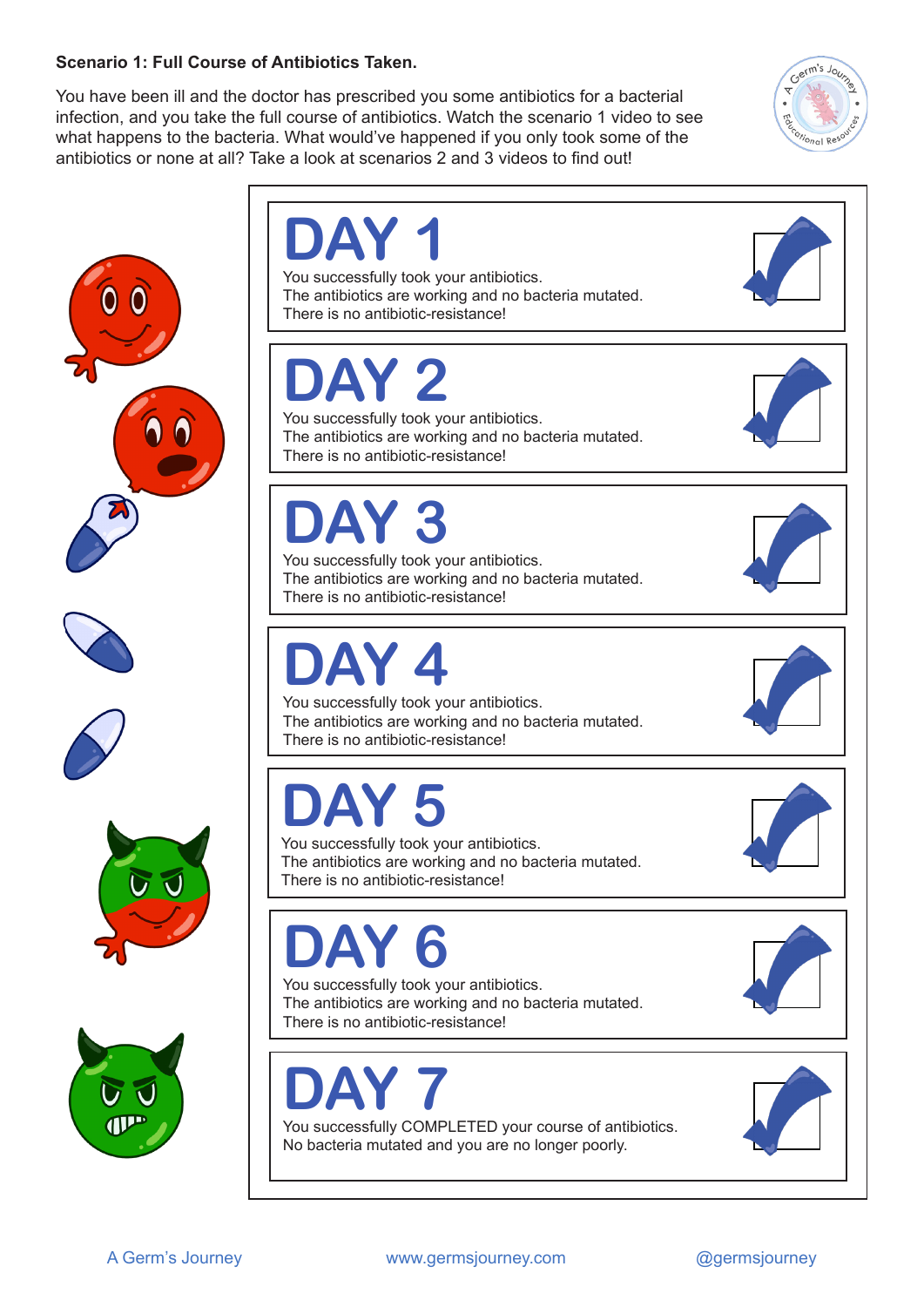#### **Scenario 2: None of the Antibiotics are Taken.**

You have been ill and the doctor has prescribed you some antibiotics for a bacterial infection, and you don't take any of the antibiotics. Watch the scenario 2 video to see what happens to the bacteria. What would've happened if you only took some of the antibiotics or the full course? Take a look at scenarios 1 and 3 videos to find out!













# **DAY 1**

You don't like swallowing tablets and refused to take your antibiotics. The bacteria multiplied but they didn't develop antibiotic-resistance because they have not been in contact with antibiotics.

# **DAY 2**

Your best friend had a birthday sleepover and you didn't take your antibiotics. The bacteria multiplied but they didn't develop antibioticresistance because they have not been in contact with antibiotics.

### **DAY 3**

Your parents didn't remind you to take your antibiotics. The bacteria multiplied but they didn't develop antibiotic-resistance because they have not been in contact with antibiotics.

### **DAY 4**

You can't find your antibiotics and couldn't take them. The bacteria multiplied but they didn't develop antibiotic-resistance because they have not been in contact with antibiotics.

### **DAY 5**

You still haven't found or taken your antibiotics. The bacteria multiplied but they didn't develop antibiotic-resistance because they have not been in contact with antibiotics. You start to feel more poorly.



### **DAY 6**

You still haven't found or taken your antibiotics. The bacteria multiplied but they didn't develop antibiotic-resistance because they have not been in contact with antibiotics.



## **DAY 7**

You didn't take ANY antibiotics. No bacteria mutated but the bacteria are now multiplying rapidly. You now feel REALLY poorly.